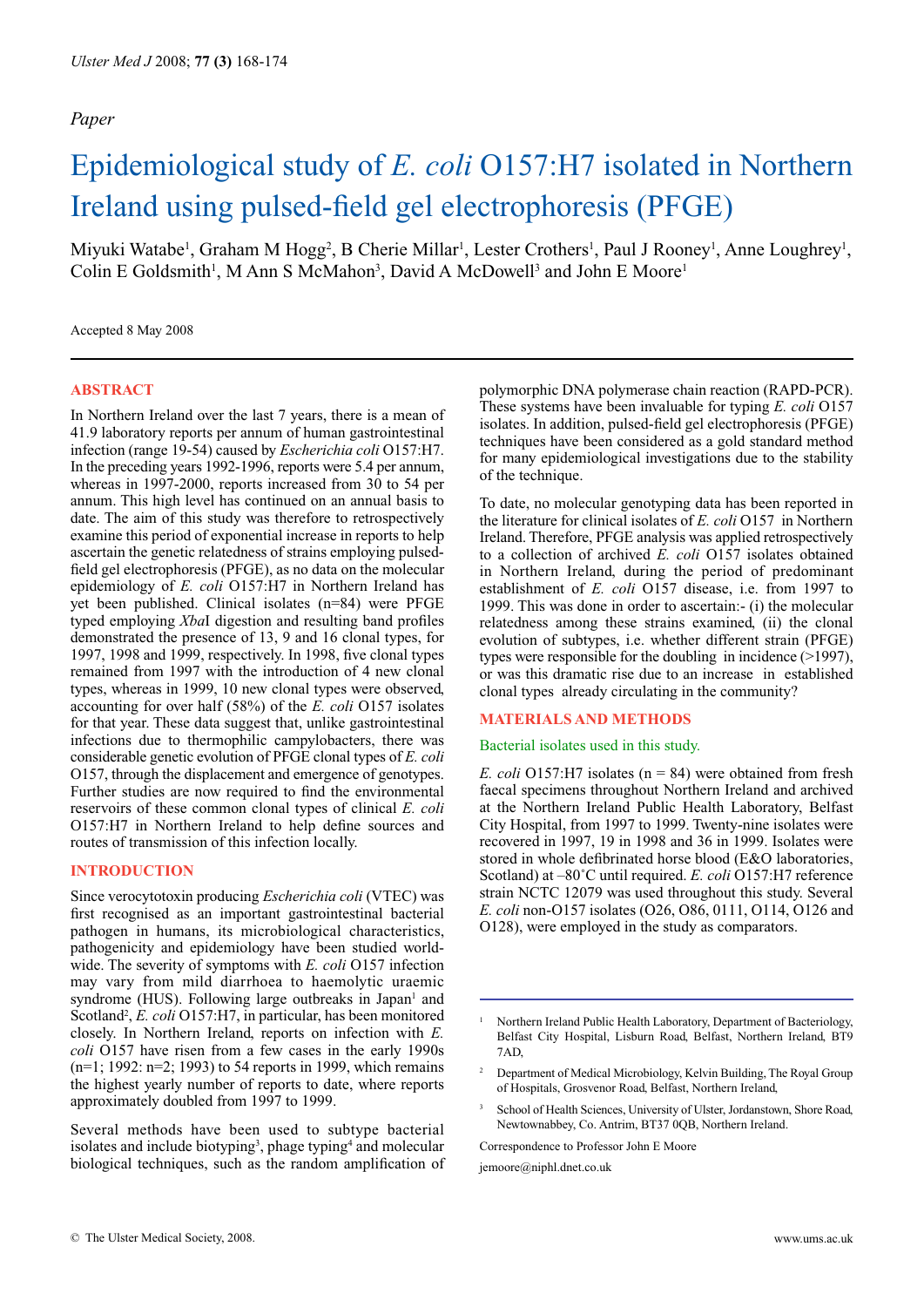# DNA extraction

All DNA isolation procedures were carried out in accordance with the DNA contamination management guidelines of Millar *et al.*<sup>5</sup>.

Method 1: Bacterial suspension  $(1500 \,\mu\text{I})$  was centrifuged at 8,000 x g for 10 minutes. The supernatant was decanted and the bacterial pellet was washed twice with Pett IV buffer (1M Tris-HCl [pH 7.6], 1M NaCl). The pellet was resuspended in 150µl of Pett IV buffer. The Pett IV-cell mixture was warmed to 30-40˚C in a water bath. Lysozyme (4µl; 25mg/ml) was added to the Pett IV-cell mixture, mixed well and 150µl of 2% LMP-agarose (InCert®, FMC BioProducts, Rockland, USA) prepared in EC lysis buffer (polyoxyethylene (20) Cetyl Ether (Brij-58) [0.5%], NaCl [1M], 1M Tris-HCl (pH 7.6) [6mM], deoxycholic acid sodium salt solution [0.2% (w/v)], 0.5M EDTA [pH7.5] solution [100mM], sarkosyl NL30 [0.5%]) was added and pipetted gently. This mixture was pipetted carefully into an acrylic mould and allowed to solidify within the mould for a few minutes at room temperature, then for 10 minutes at 4˚C. Plugs were gently removed from the mould and incubated overnight at 37˚C in lysis buffer (1.5ml EC lysis buffer, 12µl lysozyme [100mg/ml], 3µl RNase [10mg/ ml]). The lysis buffer was discarded and plugs were washed a few times with TE buffer (10mM Tris-HCl [pH7.4], 1mM EDTA [pH7.5]) and treated with 1.5ml of ESP buffer (0.5M EDTA [pH9-9.5], 1% N-lauroylsarcosine [Sigma L-5125], Proteinase K [1mg/ml]) at 50˚C for 24-48 hours. Plugs were rinsed a few times with TE buffer and treated with 20µl of phenylmethylsulfonylfluoride (TE-PMSF)/isopropanol added to 1.5ml of TE buffer. After the plugs were incubated in TE-PMSF at room temperature for 30-60 minutes, the TE-PMSF solution was decanted carefully and the plugs were rinsed at least seven times with TE buffer. Finally, plugs were stored in TE buffer at 4˚C until required.

Method 2: Bacteria suspension (1500 µl) was centrifuged at 8,000g for 10 minutes. The supernatant was decanted and the pellet was washed twice with TE buffer (pH 7.6) [10mM Tris-HCl, 5mM EDTA, 1M NaCl], and centrifuged at 4,000g for 20 minutes. The pellet was resuspended in 150µl of EC buffer (pH7.5) [6mM Tris-HCl, 1M NaCl, 0.1M EDTA, 0.5% (w/v) Brij 58, 0.2% (w/v) deoxycholate Na, 0.5% (w/v) Sarkosyl). The cell suspension was mixed gently with 150µl of 2% (w/v) LMP-agarose prepared in EC buffer. The mixture was pipetted into the acrylic mould and left to solidify at 4˚C for 20 minutes. LMP-agarose plugs were incubated in EC buffer at 37˚C overnight, after which the EC buffer was decanted and 2ml of Proteinase K reagent (5mg/ml Proteinase K/EC buffer, Sigma P-0390) was added to each LMP-agarose plug and incubated at 50˚C for 24-48 hours. The Proteinase K reagent was decanted and LMP-agarose plugs were washed at least seven times with TE buffer. Finally, the LMP-agarose plugs were stored in TE buffer at 4˚C until required.

# PFGE analysis

Slices (1mm X 15mm) of LMP-agarose plugs were equilibrated in 100µl restriction enzyme buffer mixture (10X buffer, 100mM 2-mercaptoethanol, 0.1% (v/v) bovine serum albumin (Sigma A2153) and DNAase free distilled water). After 30 minutes, the buffer was removed and another 100µl of restriction enzyme mixture containing 10Units of *Xba* I (Sigma R7260) or *Not* I (Sigma R8506) enzyme was added. The LMP-agarose plug slices were incubated at 37˚C overnight. A 1% (w/v) agarose gel (Amresco, Agarose III pulsed-field application gel) was prepared in 0.5X TBE buffer (Tris-Borate-EDTA buffer, Sigma T-7527). The agarose gel was formed in an acrylic mould incorporating a 10 or 15 well comb. After complete solidification, the wells of the gel were loaded with the appropriate restricted LMP-agarose slices and DNA markers (DNA concatamers, ProMega-Markers® Lambda Ladders, G3011, USA). The wells were then sealed with molten (56°C) 1% (w/v) agarose gel. The electrophoresis tank, containing two litres of 0.5X TBE buffer, was allowed to cool from room temperature to 14˚C using a mini chiller system. The prepared agarose gel was gently set into the electrophoresis tank and restriction enzyme generated DNA fragments were separated according to their molecular size by electrophoresis using a contour-clamped homogeneous electric field (CHEF) technique (CHEF-DRII system, BioRad Laboratories, Richmond, USA). Electrophoresis was carried out for 18 hours using the following parameters: linear ramp of 12.6-40.1 seconds (start ratio 1), at  $200V$  (6 volts/cm) at 14˚C. After electrophoresis, the agarose gel was stained in ethidium bromide buffer (1µg/ml ethidium bromide in distilled water) with gentle shaking for 30 minutes. The staining buffer was replaced with distilled water and left for 40 minutes with gentle shaking to remove residual back ground staining.

The agarose gel was visualised using a transilluminator (Vilber Lourmat, TFX-35M, France). Gels were photographed under UV exposure onto Polaroid black-and-white print film (type 667). Banding patterns were visually compared by eye and grouped according to interpretative PFGE criteria<sup>6</sup>.

# **RESULTS**

## Comparison of two agarose block methods

Two agarose block methods were compared in this study. Method 1 was shown to be more successful in extracting DNA from bacterial cells and gave clear and distinguishable banding patterns with *Xba* I restriction endonuclease. Using Method 2, it was found that extracted bacterial DNA was poor or not extracted from the bacterial cells and consequently complete endonuclease activity was hindered. In view of this, Method 1 was adopted as the method of choice for the extraction of bacterial DNA for further experimentation. The endonuclease enzymes, *Xba* I and *Not* I, were chosen for the initial analysis of *E. coli* O157 isolates obtained in Northern Ireland. Both enzymes have been previously used for *E. coli* study (Honda *et al*. 1995; Morooka *et al*. 1995) and provided some degree of discrimination between isolates in this study; however, as *Xba* I gave more distinctive patterns with well resolved bands and this endonuclease was selected for DNA analysis of further isolates.

## PFGE-CHEF© system with endonuclease *Xba* I

Fragments generated by *Xba* I digestion were separated by PFGE-CHEF©. On average, 15 DNA fragments were produced using this enzyme. Twenty-nine *E. coli* O157:H7 isolates obtained in 1997 were separated into 13 different groups (Group A to M) using  $PFGE-CHEF<sup>°</sup>$  the results of which are shown in Table I. Six of eight isolates in the predominant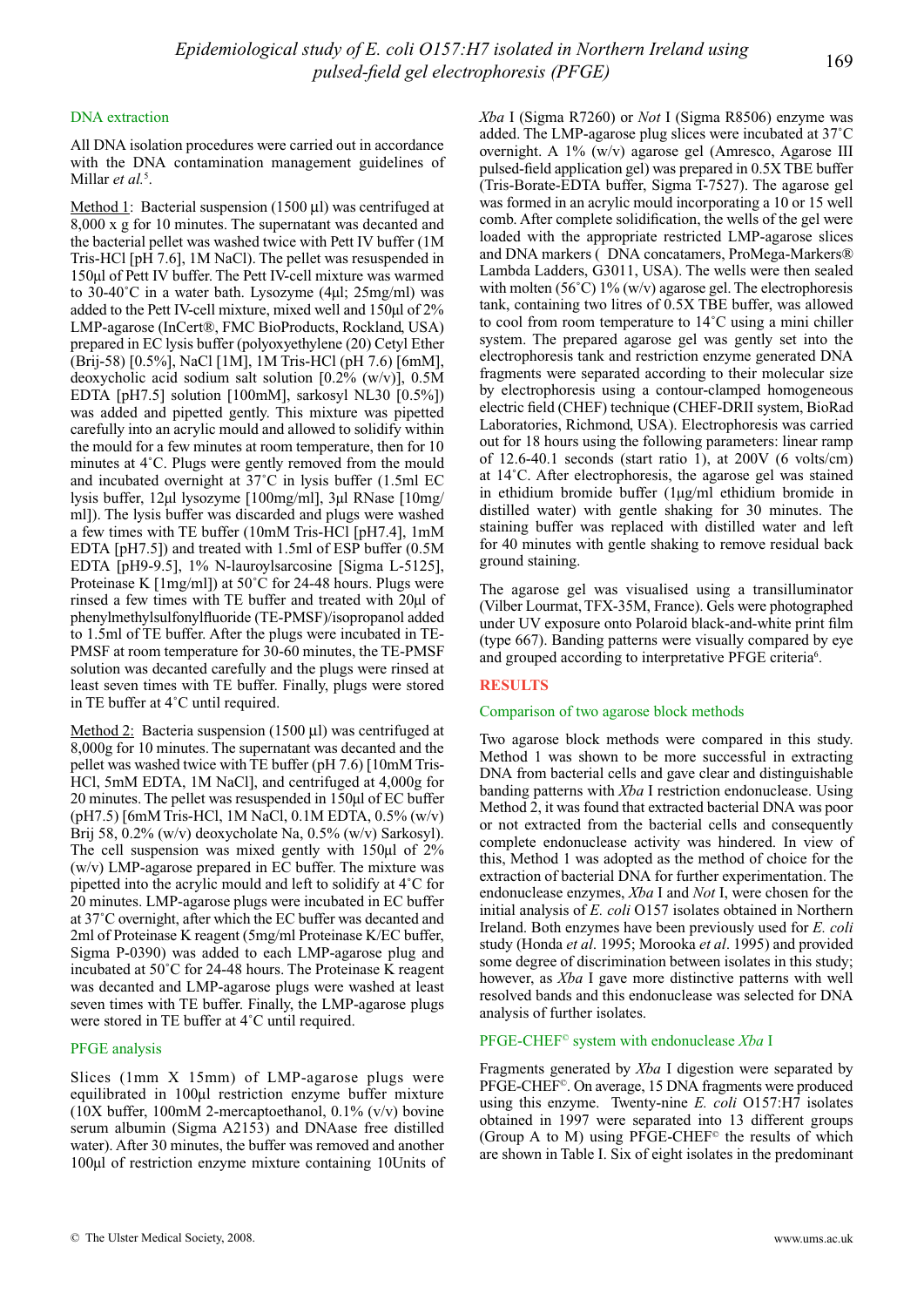| 1997<br>A            | $\, {\bf B}$                  | $\mathbf C$ | ${\bf D}$ | ${\bf E}$               | $\rm F$ | ${\bf G}$ | $\, {\rm H}$ | $\rm I$         | $_{\rm J}$ | $\mathbf K$ | L           | M   |             |                                       |                                          |         |           |                                     |                                                                                                                                                                                                         |                     |                         |  |                         |          |
|----------------------|-------------------------------|-------------|-----------|-------------------------|---------|-----------|--------------|-----------------|------------|-------------|-------------|-----|-------------|---------------------------------------|------------------------------------------|---------|-----------|-------------------------------------|---------------------------------------------------------------------------------------------------------------------------------------------------------------------------------------------------------|---------------------|-------------------------|--|-------------------------|----------|
|                      | $4N^{2\ast}$ 12E $1N^{1}$     |             |           | $8\mathrm{E}^3$ 10N 21E |         | 9E        |              | 11E 17S 18S 24E |            |             | 29S         | 30E |             |                                       |                                          |         |           |                                     |                                                                                                                                                                                                         |                     |                         |  |                         |          |
|                      | $5N^2$ 19E $2N^1$ 15E 28S 21N |             |           |                         |         |           |              |                 |            |             |             |     |             |                                       |                                          |         |           |                                     |                                                                                                                                                                                                         |                     |                         |  |                         |          |
|                      | $6E^2$ $25N^5$ $3N^1$         |             |           |                         |         |           |              |                 |            |             |             |     |             |                                       |                                          |         |           |                                     |                                                                                                                                                                                                         |                     |                         |  |                         |          |
|                      | $7E^3$ 26N <sup>5</sup>       |             |           |                         |         |           |              |                 |            |             |             |     |             |                                       |                                          |         |           |                                     |                                                                                                                                                                                                         |                     |                         |  |                         |          |
|                      | 13E 27N                       |             |           |                         |         |           |              |                 |            |             |             |     |             |                                       |                                          |         |           |                                     |                                                                                                                                                                                                         |                     |                         |  |                         |          |
| $16E^4$              |                               |             |           |                         |         |           |              |                 |            |             |             |     |             |                                       |                                          |         |           |                                     |                                                                                                                                                                                                         |                     |                         |  |                         |          |
| $20\mathrm{E}^4$     |                               |             |           |                         |         |           |              |                 |            |             |             |     |             |                                       |                                          |         |           |                                     |                                                                                                                                                                                                         |                     |                         |  |                         |          |
| 22N                  |                               |             |           |                         |         |           |              |                 |            |             |             |     |             |                                       |                                          |         |           |                                     |                                                                                                                                                                                                         |                     |                         |  |                         |          |
|                      |                               |             |           |                         |         |           |              |                 |            |             |             |     |             |                                       |                                          |         |           |                                     |                                                                                                                                                                                                         |                     |                         |  |                         |          |
| 1998<br>$\mathbf{A}$ | $\, {\bf B}$                  | ${\bf C}$   | ${\bf D}$ | E                       |         |           |              |                 |            |             |             |     | $\mathbf N$ | $\mathbf{O}$                          | $\, {\bf p}$                             | $\bf Q$ |           |                                     |                                                                                                                                                                                                         |                     |                         |  |                         |          |
| $9E^7$               | $6E$                          | 1W          |           | $3E$ $4N^6$             |         |           |              |                 |            |             |             |     |             |                                       | 11N 14E <sup>8</sup> 23E <sup>9</sup> 2E |         |           |                                     |                                                                                                                                                                                                         |                     |                         |  |                         |          |
| $10E^7 - 8N$         |                               |             |           | $5\mathrm{N}^6$         |         |           |              |                 |            |             |             |     |             | 21E 16E <sup>8</sup> 24E <sup>9</sup> |                                          |         |           |                                     |                                                                                                                                                                                                         |                     |                         |  |                         |          |
|                      | 19E                           |             |           | 7W                      |         |           |              |                 |            |             |             |     |             |                                       |                                          |         |           |                                     |                                                                                                                                                                                                         |                     |                         |  |                         |          |
|                      |                               |             |           | $20E$                   |         |           |              |                 |            |             |             |     |             |                                       |                                          |         |           |                                     |                                                                                                                                                                                                         |                     |                         |  |                         |          |
|                      |                               |             |           |                         |         |           |              |                 |            |             |             |     |             |                                       |                                          |         |           |                                     |                                                                                                                                                                                                         |                     |                         |  |                         |          |
|                      |                               |             |           | $22\mathrm{N}$          |         |           |              |                 |            |             |             |     |             |                                       |                                          |         |           |                                     |                                                                                                                                                                                                         |                     |                         |  |                         |          |
| 1999                 |                               | $\mathbf C$ |           | ${\bf E}$               |         | ${\bf G}$ |              |                 |            |             | $\mathbf L$ |     |             | $\rm{O}$                              | $\mathbf{P}$                             |         | ${\bf R}$ | $\mathbf S$                         | $\ensuremath{\mathrm{T}}$                                                                                                                                                                               | ${\bf U} - {\bf V}$ | $\mathbf{W}-\mathbf{X}$ |  | $\mathbf{Y}-\mathbf{Z}$ | $\alpha$ |
|                      |                               | $37N$       |           | $6\mathrm{E}^{11}$      |         | 19N       |              |                 |            |             | $21E$       |     |             |                                       | $26E$ $1\mathrm{N^{10}}$                 |         |           |                                     | $7\mathrm{E^{11}} \quad 22\mathrm{N} \quad 29\mathrm{N^{13}} \quad 32\mathrm{S} \quad 18\mathrm{N} \quad 20\mathrm{N} \quad 27\mathrm{N^{13}} \quad 31\mathrm{E} \quad 34\mathrm{N} \quad 35\mathrm{N}$ |                     |                         |  |                         |          |
|                      |                               |             |           | $12\mathrm{E^{11}}$     |         |           |              |                 |            |             |             |     |             | $28E - 2N^{10}$                       |                                          |         |           |                                     | 8E <sup>11</sup> 23E <sup>12</sup> 30N <sup>13</sup> 33S                                                                                                                                                |                     |                         |  |                         |          |
|                      |                               |             |           | $13E^{11}$              |         |           |              |                 |            |             |             |     |             |                                       | $3N^{10}$                                |         |           | 9E <sup>11</sup> 24E <sup>12</sup>  |                                                                                                                                                                                                         |                     |                         |  |                         |          |
|                      |                               |             |           | $14E^{11}$              |         |           |              |                 |            |             |             |     |             |                                       | $4\mathrm{N}^{10}$                       |         |           | 10E <sup>11</sup> 25E <sup>12</sup> |                                                                                                                                                                                                         |                     |                         |  |                         |          |
|                      |                               |             |           | $15\mathrm{E^{11}}$     |         |           |              |                 |            |             |             |     |             |                                       | $5N^{10}$                                |         |           | $11E^{11}$ 36N                      |                                                                                                                                                                                                         |                     |                         |  |                         |          |
|                      |                               |             |           |                         |         |           |              |                 |            |             |             |     |             |                                       |                                          |         |           |                                     |                                                                                                                                                                                                         |                     |                         |  |                         |          |

Table I: PFGE genotype *PFGE-CHEF© results E. coli O157:H7 (1997-1999 isolates)*

\*numbers on the isolate number's shoulder is outbreak number.

Group A consisted of isolates obtained from three different outbreak sources, viz. Outbreaks 2, 3 and 4. Isolates from Outbreak 1 were shown to be distinct from all other isolates and fell into Group C. Outbreak 5 strains fell into Group B and bore some relatedness to strains that were obtained from three sporadic cases (12E, 19E, 27N). All Group B strains were shown to possess VT1 and VT2. Two isolates (7E and 8E) in Outbreak 3 were categorised into Group A and D respectively showing more than seven banding differences according to the Tenover criteria. Comparisons between Groups A and C revealed three fragment differences while comparisons between Group E and I, and Group E and L revealed them to differ by only two fragments, respectively.

PFGE-CHEF© analysis differentiated isolates (1997) belonging to phage type 2, 14, 32, and 49 into a number of smaller groups (Table 2). Two isolates belonging to phage type-2 could be divided into two different banding profiles (Groups H and J) while 10 phage type-14 strains could be divided into three different banding profiles (Groups A, B and G). Five phage type-32 isolates and five phage type-49 isolates, could each be divided into four groups (Groups D,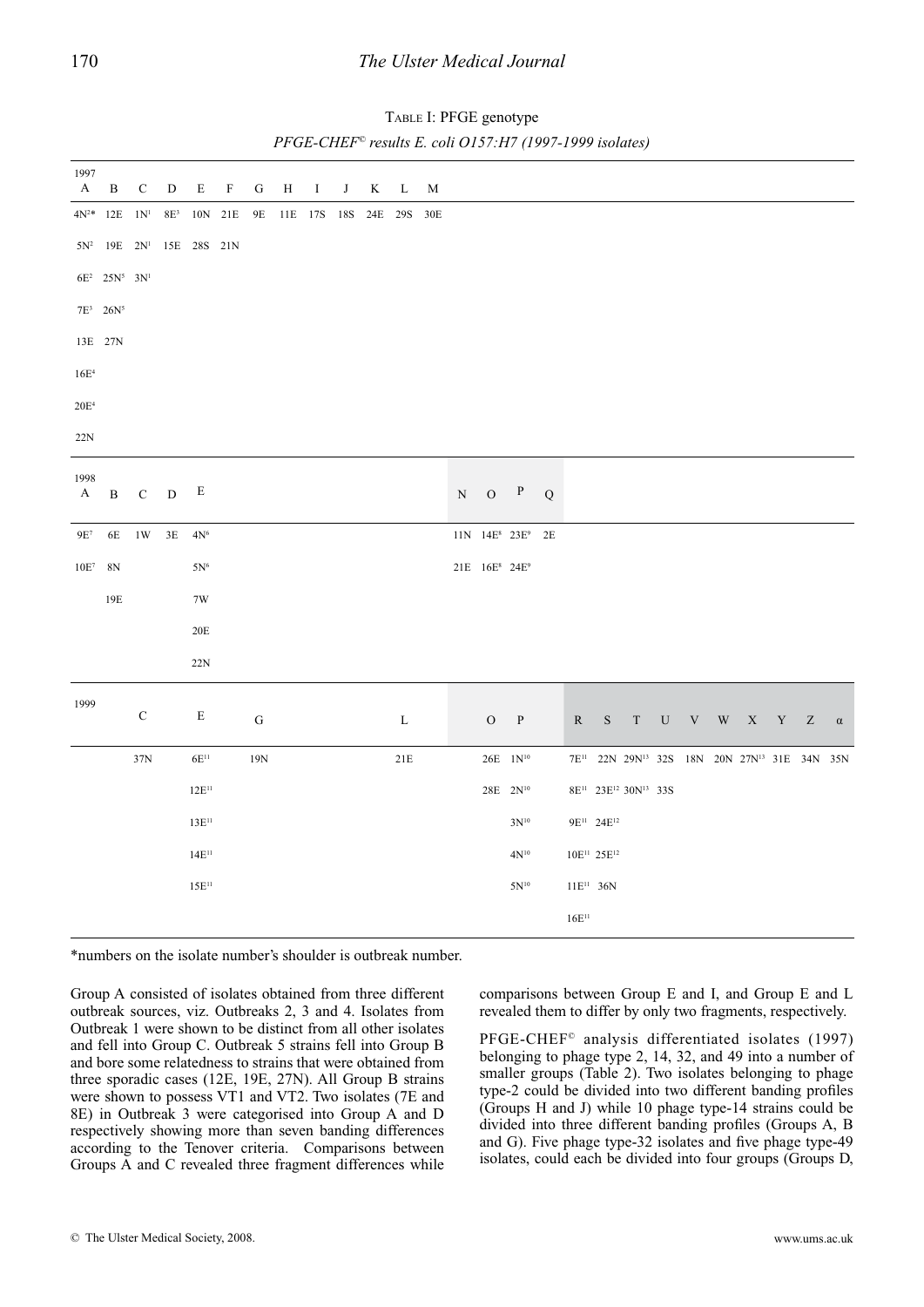|                 |                                                       |               |                |                             |              |           | $\overline{\phantom{a}}$ |              | $\ddot{\phantom{0}}$ |                |              | $\sim$ $\sim$ |           |          |                                           |   | . .       |                                                            |       |                                         |  |                                          |          |
|-----------------|-------------------------------------------------------|---------------|----------------|-----------------------------|--------------|-----------|--------------------------|--------------|----------------------|----------------|--------------|---------------|-----------|----------|-------------------------------------------|---|-----------|------------------------------------------------------------|-------|-----------------------------------------|--|------------------------------------------|----------|
| 1997            |                                                       |               |                |                             |              |           |                          |              |                      |                |              |               |           |          |                                           |   |           |                                                            |       |                                         |  |                                          |          |
| $\mathbf{A}$    | $\, {\bf B}$                                          | $\mathcal{C}$ | D              | E                           | $\mathbf{F}$ | G         | H                        | $\mathbf{I}$ | J                    | $\bf{K}$       | $\mathbf{L}$ | M             |           |          |                                           |   |           |                                                            |       |                                         |  |                                          |          |
|                 | $\frac{1}{14^{2^*}}$ $\frac{182}{14}$ 49 <sup>1</sup> |               | $N^{\delta^3}$ | 32                          | $21 \t 14$   |           | $2^{\circ}$              | 32           |                      | 2 RDNC 32 RDNC |              |               |           |          |                                           |   |           |                                                            |       |                                         |  |                                          |          |
|                 | $14^2$ $_{182}14$ $49^1$ $_{182}32$ 32 21             |               |                |                             |              |           |                          |              |                      |                |              |               |           |          |                                           |   |           |                                                            |       |                                         |  |                                          |          |
|                 | $14^2$ $182$ $14^5$ $49^1$                            |               |                |                             |              |           |                          |              |                      |                |              |               |           |          |                                           |   |           |                                                            |       |                                         |  |                                          |          |
|                 | $14 \t_{1\&2}14^5$                                    |               |                |                             |              |           |                          |              |                      |                |              |               |           |          |                                           |   |           |                                                            |       |                                         |  |                                          |          |
|                 | 49 $_{N}$ 14                                          |               |                |                             |              |           |                          |              |                      |                |              |               |           |          |                                           |   |           |                                                            |       |                                         |  |                                          |          |
| 49 <sup>4</sup> |                                                       |               |                |                             |              |           |                          |              |                      |                |              |               |           |          |                                           |   |           |                                                            |       |                                         |  |                                          |          |
| $32/14^3$       |                                                       |               |                |                             |              |           |                          |              |                      |                |              |               |           |          |                                           |   |           |                                                            |       |                                         |  |                                          |          |
| $\rm RDNC^4$    |                                                       |               |                |                             |              |           |                          |              |                      |                |              |               |           |          |                                           |   |           |                                                            |       |                                         |  |                                          |          |
|                 |                                                       |               |                |                             |              |           |                          |              |                      |                |              |               |           |          |                                           |   |           |                                                            |       |                                         |  |                                          |          |
| 1998<br>A       | $\, {\bf B}$                                          | $\mathsf C$   | ${\rm D}$      | $\mathbf E$                 |              |           |                          |              |                      |                |              |               | ${\bf N}$ | $\rm{O}$ | P                                         | Q |           |                                                            |       |                                         |  |                                          |          |
|                 | $14^7$ $_{1\&2}8$ $-49$                               |               | 32             | $32^{\scriptscriptstyle 6}$ |              |           |                          |              |                      |                |              |               | 32        |          | $49^8$ 21/28 <sup>9</sup> <sub>N</sub> 34 |   |           |                                                            |       |                                         |  |                                          |          |
| 14 <sup>7</sup> | $182^{14}$                                            |               |                | $32^{\scriptscriptstyle 6}$ |              |           |                          |              |                      |                |              |               | 32        |          | 498 21/289                                |   |           |                                                            |       |                                         |  |                                          |          |
|                 | 32                                                    |               |                | $32\,$                      |              |           |                          |              |                      |                |              |               |           |          |                                           |   |           |                                                            |       |                                         |  |                                          |          |
|                 |                                                       |               |                | $32\,$                      |              |           |                          |              |                      |                |              |               |           |          |                                           |   |           |                                                            |       |                                         |  |                                          |          |
|                 |                                                       |               |                | $32\,$                      |              |           |                          |              |                      |                |              |               |           |          |                                           |   |           |                                                            |       |                                         |  |                                          |          |
|                 |                                                       |               |                |                             |              |           |                          |              |                      |                |              |               |           |          |                                           |   |           |                                                            |       |                                         |  |                                          |          |
| 1999            |                                                       | $\mathsf C$   |                | $\mathbf E$                 |              | ${\bf G}$ |                          |              |                      |                | $\mathbf L$  |               |           | $\rm{O}$ | $\, {\bf p}$                              |   | ${\bf R}$ |                                                            | $S$ T | $\begin{matrix}U&V&W&X&Y&Z\end{matrix}$ |  |                                          | $\alpha$ |
|                 |                                                       | 49            |                | $32^{11}$                   |              | 21/28     |                          |              |                      |                | <b>RDNC</b>  |               |           | $47\,$   | $32^{10}$                                 |   | $32^{11}$ | $21/28$ $32^{13}$                                          |       | 8 $_{N}$ RDNC 32                        |  | 32 <sup>13</sup> $_{182}$ 32 $_{182}$ 32 | 32       |
|                 |                                                       |               |                | $32^{11}$                   |              |           |                          |              |                      |                |              |               |           | $47\,$   | $32^{10}$                                 |   |           | 32 <sup>11</sup> 21/28 <sup>12</sup> 32 <sup>13</sup> RDNC |       |                                         |  |                                          |          |
|                 |                                                       |               |                | $32^{11}$                   |              |           |                          |              |                      |                |              |               |           |          | $32^{10}$                                 |   |           | $32^{11}$ $21/28^{12}$                                     |       |                                         |  |                                          |          |
|                 |                                                       |               |                | $32^{11}$                   |              |           |                          |              |                      |                |              |               |           |          | $32^{10}$                                 |   |           | $32^{11}$ $21/28^{12}$                                     |       |                                         |  |                                          |          |
|                 |                                                       |               |                | $32^{11}$                   |              |           |                          |              |                      |                |              |               |           |          | $32^{10}$                                 |   | $32^{11}$ | $\sqrt{2}$                                                 |       |                                         |  |                                          |          |
|                 |                                                       |               |                |                             |              |           |                          |              |                      |                |              |               |           |          |                                           |   | $32^{11}$ |                                                            |       |                                         |  |                                          |          |
|                 |                                                       |               |                |                             |              |           |                          |              |                      |                |              |               |           |          |                                           |   |           |                                                            |       |                                         |  |                                          |          |

|  | TABLE II: PFGE genotype |  |
|--|-------------------------|--|
|  |                         |  |

*Comparison of PFGE-CHEF© figures and phage types from 1997 to 1999*

\*numbers on the left of the phage types are outbreak number.

†Verocytotoxin type is VT2 unless otherwise stated on the right of the phage types.

G, I and L) and two different banding profiles (Groups A and C) respectively. Five isolates belonging to phage type-14 as well as being positive for VT1 and VT2, all had the same banding profile, Group B. *E. coli* O157 isolates obtained in 1998 were differentiated into nine groups A to Q. Twelve of 19 isolates were classified into five Groups, A, B, C, D and G. Seven other isolates could be classified into four new banding profiles, Groups N, O, P and Q. These results are shown in Table I. The Outbreaks 6, 7, 8 and 9 which occurred in 1998, were not connected with each other as all had distinct banding patterns. All outbreak isolates, other than Outbreak 6, did not share similar banding patterns with any other sporadic cases. Two Outbreak 6 isolates (4N and 5N) had a similar banding pattern with three sporadic cases (7W, 20E and 22N). Between Group C and O, and Group E and N, PFGE-CHEF banding patterns were different by three and two fragments, respectively. *E. coli* O157 isolates, phage types 14, 32 and 49 were differentiated into smaller groups by PFGE-CHEF

typing (Table II). Nine phage type-32 isolates could be divided into four groups (Groups B, D, E and N). Three *E. coli* O157 isolates belonging to phage types-14 and three *E. coli* O157 isolates belonging to phage types-49 were divided into two groups respectively.

Thirty-six *E. coli* O157 isolates obtained in 1999 were examined by PFGE-CHEF analysis. Fifteen isolates fell into the initial Groups A to Q (1997-1998). Groups C, G and L contained one isolate each while Groups E and P contained five isolates and Group O contained two isolates. Twenty-three other isolates were classified into 10 new Groups, R to Group α. Eleven isolates in Outbreak 11 were separated into Group E and R. Two fragment differences were observed between the two groups. Isolates in Outbreak 13 could be divided into Group T and X by four fragments difference. Outbreak 12 was related to two sporadic cases (22N and 36N). Every outbreak could be allocated into a different Group. Between Group E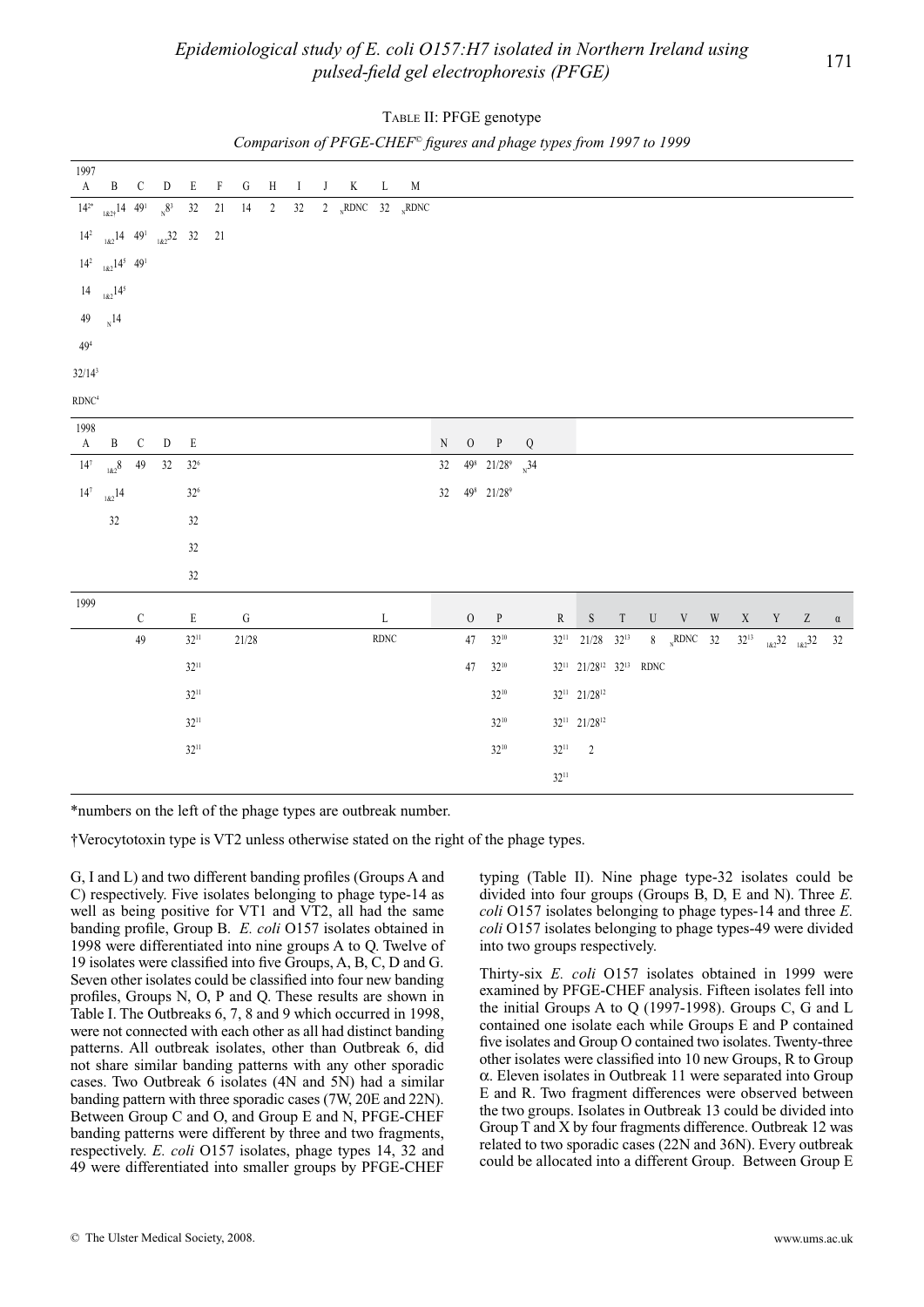and P, Group E and S, Group S and T, Group P and S, Group Y and Z, their fragment difference was four, two, three, three, and three, respectively.

PFGE-CHEF analysis separated isolates belonging to phage type-32, 21/28 and RDNC into smaller groups (Table 2). Twenty-three phage type-32 isolates fell into nine groups (Groups E, P, R, T, W, X, Y, Z and  $\alpha$ ). Five phage type 21/28 isolates fell into two groups (Group F and S).

Nine *E. coli* non-O157 isolates and one *E. coli* type strain NCTC 12079 were used in this study and of the nine *E. coli* non-O157 isolates, eight isolates showed unique banding patterns which do not resemble any patterns seen with other *E. coli* O157 isolates. The isolate which showed the closest similarity (four fragments difference) to E99/18N was serogroup O111 (C98.17). Type strain NCTC 12079 showed no similarity to *E. coli* O157 isolates obtained in Northern Ireland.

PFGE-CHEF groups obtained between 1997 and 1999, and related phage types were compared. Eight isolates in 1997 and two isolates in 1998 were placed into Group A. Among these, seven isolates were phage type-14 (70%). In Group B, six of eight isolates were phage type-14 (75%) and all were VT1 and VT2 positive. Of three isolates in Group D, two were phage type-32 (66%). In Group P, 71% of isolates were phage type-32. Eighty percent of isolates were phage type-21/28 in Group S. Each individual group (C, E, F, N, R and T) had isolates sharing the same phage type.

Six of eight *E. coli* O157 isolates were positive for VT1 and VT2 and fell into Group B. These isolates accounted for 75% of Group B isolates.

New PFGE-CHEF groups have emerged every year and more than 50% of the isolates obtained in 1998 had been categorised into the groups seen in 1997. However, most of the groups seen in 1997 were absent by 1999.

# **DISCUSSION**

In Northern Ireland, there has been a marked rise in laboratory reports of *E. coli* O157 from 1995 through to 2000, where infections approximately doubled from 1995 through to 2000, where they peaked at 54 laboratory reports per annum. The increase was particularly seen in two patient populations, namely the 1-4 year old age group and the 15-44 year old age group. Since 2000, laboratory have ranged from 19 to 53 reports per annum, where the most recent provisional data for 2006 recorded an annual total of 45 reports (www.cdscni.org. uk/surveillance/Gastro/Escherichia\_coli\_O\_157.htm)

In Northern Ireland, *E. coli* O157 was not routinely tested for in all faecal samples until 1997, accounting for the marked in rise in laboratory reports. At this point, the Northern Ireland Public Health Laboratory based at Belfast City Hospital (NIPHL) tested over 5,000 human clinical faecal samples for verocytotoxin-producing *E. coli* (VTEC) including O157 using ELISA technique in conjunction with the Department of Agriculture veterinary laboratories at Stormont. Of the seven VTEC found in this surveillance study (unpublished data), three samples were *E. coli* O157, two were O26 and two were O128. Since 1997, the NIPHL has started to collect all *E. coli* O157 samples on a province-wide basis.

Since the introduction of pulsed-field gel electrophoresis using a contour-clamped homogeneous electric field technique, which provided the ability to analyse large DNA molecules (2Mb), the technique gained wide popularity very rapidly within biological sciences. It had the ability to work with and investigate large intact fragments of DNA, or nondamaged DNA molecules, which held the key to its success. The agarose gel block method used to gently embrace bacteria in a cocoon of LMP-agarose gel protects the bacterial DNA from physical damage during the extraction and subsequent manipulation or digestion of DNA. The relatively open pore size of the LMP-agarose also meant that reagents and enzymes could readily access the extracted DNA and when electrophoresis commences the DNA fragments rapidly leave the LMP-agarose and enter the electrophoretic agarose bed.

Two DNA preparation methods for PFGE-CHEF© were compared. Method 1 was designed especially for the analysis of *E. coli*. Method 2 was originally designed for the analysis of staphylococci and modified for Gram-negative bacterial strains. The basis of the two methods and the reagents used were very similar. It includes harvesting of the cultured bacteria, embedding of the washed bacteria in LMP-agarose, lysis of the cell membrane and purification of the DNAcontained agarose block. Although the components of the lysis buffer, TE buffer and pH values were almost identical, small differences were observed between the two methods. For example, method 1 was found to successfully extract DNA from bacterial cells, where this method employed RNase and PMSF. RNase was incorporated to denature any residual RNA present in the initial DNA preparation to help resolve DNA bands by reducing or preventing smearing of the lanes caused by excess RNA, which may be present in the DNA preparations. PMSF was incorporated in the method to inactivate proteinase K, thus preventing the destruction of the restriction enzymes that are used in the final digestion of bacterial DNA. In Method 2, proteinase K was also used, but removal of this agent was achieved by washing the agarose blocks several times with changes of buffer, however, because PMSF has been shown to be a neurotoxin it must be handled with extreme care. It was thought that changing the buffer several times may be inadequate to remove proteinase K or other reagents that might inhibit enzymatic activity. This final step is essential in order to deactivate all chemicals that might prevent enzyme activation.

PFGE-CHEF© analysis has been used successfully to describe the epidemiology of *E. coli* O157 between strains isolated from cattle, animal carcasses, food, environmental sources, human outbreaks and sporadic cases <sup>7,8</sup>. *Xba* I is the most frequently used restriction enzyme for investigations of *E. coli* O157 outbreaks and has been successfully applied here in the discrimination of isolates from Northern Ireland. The results obtained in this study using *Xba* I were compared with phage typing, and genotypes (verocytotoxin genes), and epidemiological data to assess the discriminatory power of PFGE-CHEF© analysis.

Throughout these experiments, some common bands generated by *Xba* I digestion were observed among all *E. coli* O157:H7 isolates examined. PFGE-CHEF<sup>®</sup> analysis also revealed the relationships within epidemiologically unrelated isolates. Arbeit et al.<sup>9</sup> illustrated that PFGE could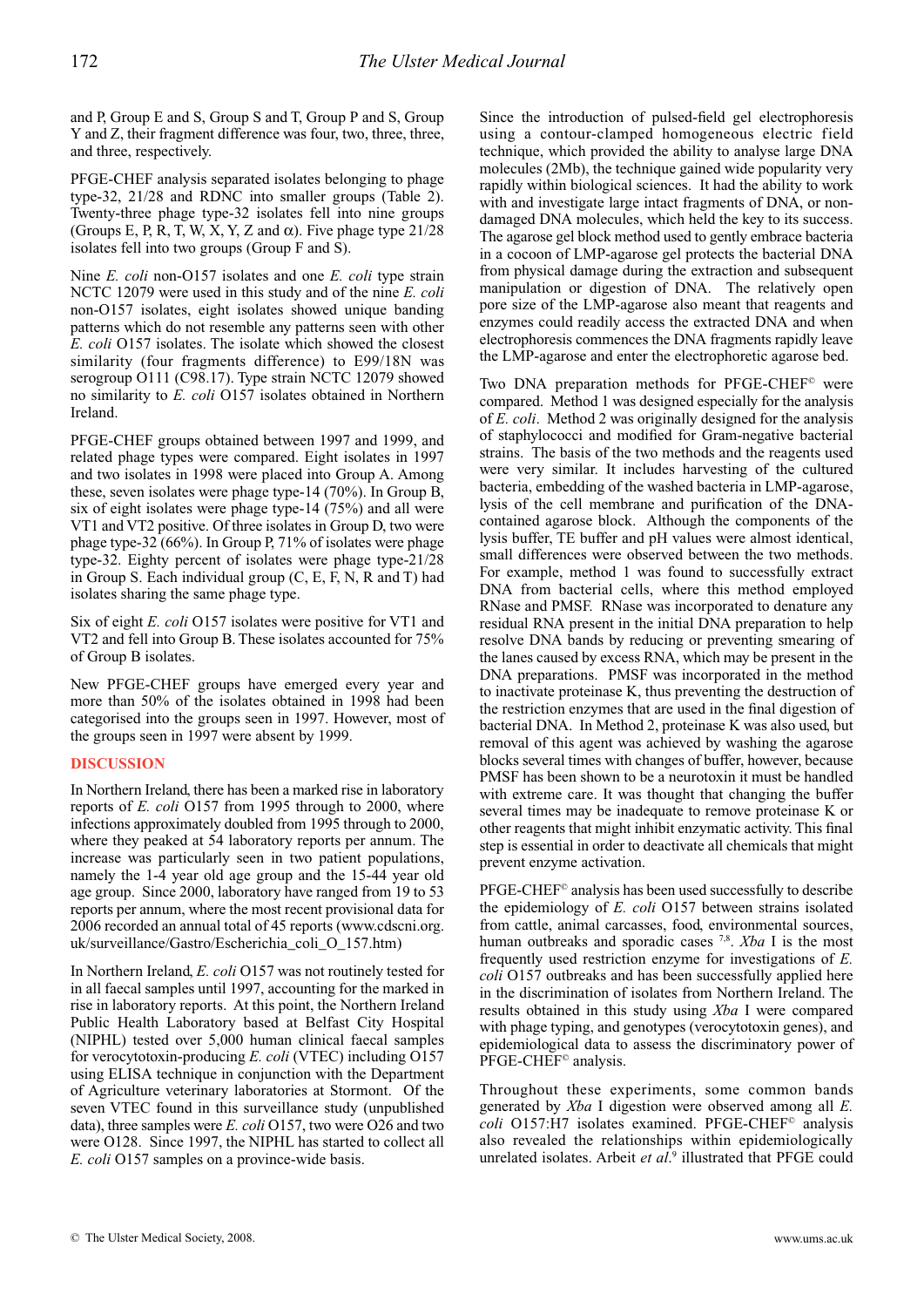differentiate epidemiologically independent, but evolutionarily related isolates that were indistinguishable by multilocus enzyme electrophoresis and restriction polymorphisms associated with rRNA operons. PFGE-CHEF© analysis was able to differentiate phenotypically and genotypically indistinguishable strains. For example, phage type-32 and VT2 gene positive isolates were shown to be dominant between 1997 and 1999 (40.5%) but PFGE-CHEF<sup>®</sup> analysis revealed the great diversity among these isolates. Smith *et al*. 10 applied the PFGE technique and fluorescent amplifiedfragment length polymorphism (FAFLP) for genotyping *E. coli* O157 strains of a single phage type and revealed that PFGE had more discriminatory power than FAFLP. This diversity might be explained as "clonal turnover" which resulted from mutations and rearrangements within the genome or the gain or loss of plasmids, but not because of genetic change in the plasmid as very little variation has been observed. In addition, Osawa *et al*. 11 reported that among *E. coli* O157:H7 strains, there was considerable variation in the Stx2-converting phage DNA found by using PFGE analysis on account of the alteration of phage genomes with those of host genomes and that PFGE-CHEF<sup>®</sup> analysis may have the potential to reveal minor changes in the bacterial genome.

To differentiate and interpret outbreak and sporadic isolates using PFGE-CHEF© analysis, standard criteria as recommended by Tenover *et al.*<sup>6</sup>, were employed in this study. Initially, outbreak and sporadic isolates that fell into the same PFGE-CHEF<sup>©</sup> group were compared. Three outbreaks (2,3 and 4) in 1997 were placed in Group A. Outbreak 2 and one of the Outbreak 3 isolates was obtained 10 days apart. According to Tenover's criterion, if their restriction patterns have the same numbers of bands and the corresponding bands are the same apparent size, isolates are indistinguishable. Indeed, using these criteria these two isolates may have been epidemiologically related. Outbreak 4 isolates and E97/22N were obtained eight days apart and their banding patterns were identical thus indicating that E97/22N strain could have been part of outbreak 4. This relationship was seen between other outbreaks and sporadic cases. Outbreak 5 and E97/27N were isolated 10 days apart and they were indistinguishable using *Xba* I digestion profiles. When isolates were collected from different Health Boards and/or the collection date differed by several days, isolates related to a possible outbreak might have been missed from the original outbreak. However, use of a single endonuclease with PFGE-CHEF<sup>©</sup> analysis compromises the ability to distinguish whether the isolate was part of an outbreak or not. Using other restriction enzymes and/or other fingerprinting methods such as RAPD-PCR heightens the accuracy of the epidemiological findings. In addition to this, when comparing epidemiologically unrelated sporadic isolates to outbreak isolates, Barrett *et al* 12 suggested that isolates with PFGE patterns that differ from the PFGE pattern of the outbreak isolates by more than one band were probably not related.

Secondly, isolates in the same outbreak but with different PFGE-CHEF© patterns were closely examined. Two isolates from Outbreak 3 fell into two different groups (Groups A and D) with more than seven fragments differences between them. Applying Tenover's criteria, isolates in Outbreak 3 were different and not related to each other. Since two PFGE groups were obtained from one single outbreak, Outbreak

3 may have been initiated by two genetically unique *E. coli* O157 isolates.

Isolates from Outbreak 13 fell into Group T and X with four banding differences between them. These isolates were possibly related, though, on the bases of PFGE-CHEF© analysis alone it could not explain whether this outbreak was caused by two different *E. coli* O157:H7 or the mutation of a resident isolate into two new subtypes.

Eleven isolates from Outbreak 11 were divided into two groups (Groups E and R) with two banding differences. The minor variations in restriction DNA fragments produced may be explained by the different sites of integration of the phages into the *E. coli* O157 chromosome (Böhm and Karch, 1992). Since a single genetic event; i.e., a point mutation or an insertion or deletion of DNA into the recognition site or 'motif', can result in two to three fragment differences, isolates with PFGE patterns that differ by fewer than four bands should be considered subtypes of the same strain. This may indicate that Outbreak 11 might have been caused by a single *E. coli* O157 isolate.

*E. coli* non-O157 isolates were studied using PFGE-CHEF©. All but *E. coli* O111 (C98.17) showed unique banding patterns and bore no resemblance to *E. coli* O157. *E. coli* O111 (C98.17) may have originated from the same clone as E99/18N, however, PFGE-CHEF<sup>®</sup> analysis alone was insufficient to demonstrate this.

The results of phage typing and PFGE-CHEF<sup>©</sup> analysis obtained between 1997 and 1999 were examined. PFGE-CHEF© groupings showed a greater ability to discriminate *E. coli* O157 isolates and demonstrated some unique relations. More than 70% of isolates belonging to the same PFGE-CHEF© group were shown to have the same phage type over the study period. When banding patterns between the groups obtained in 1997 were compared, the majority of groups differed by two to three fragments, indicating that they were closely related. Some new PFGE-CHEF© groups which emerged in 1998 showed close relation to groups obtained in 1997. Most of the PFGE-CHEF© groups seen in 1997 had not re-emerged by 1999. However, the majority of new groups obtained in 1999 were also "closely related" or "possibly related" to the 1997 groups. These observations illustrated that most *E. coli* O157 causing human infection might have originated from a single clone which has remained in the environment within Northern Ireland.

Over the three years observation, a variety of PFGE-CHEF© groups were observed, illustrating the diversity of *E. coli* O157:H7 from which clonal subgroups could rapidly emerge during short intervals. This rapid genetic change of VTEC strains may explain their great ability to adapt to the environment with concomitant emergence of infection.

PFGE-CHEF© has been considered the most discriminating method for epidemiological typing of *E. coli* isolates. For most of the common bacterial pathogens, the validity of PFGE for molecular typing has been well established.<sup>6</sup> PFGE-CHEF© analysis has been useful for the study of *E. coli* O157:H7 isolates from Northern Ireland. This technique has proved to be a highly sensitive method for bacterial typing. As phage typing has been shown to be less